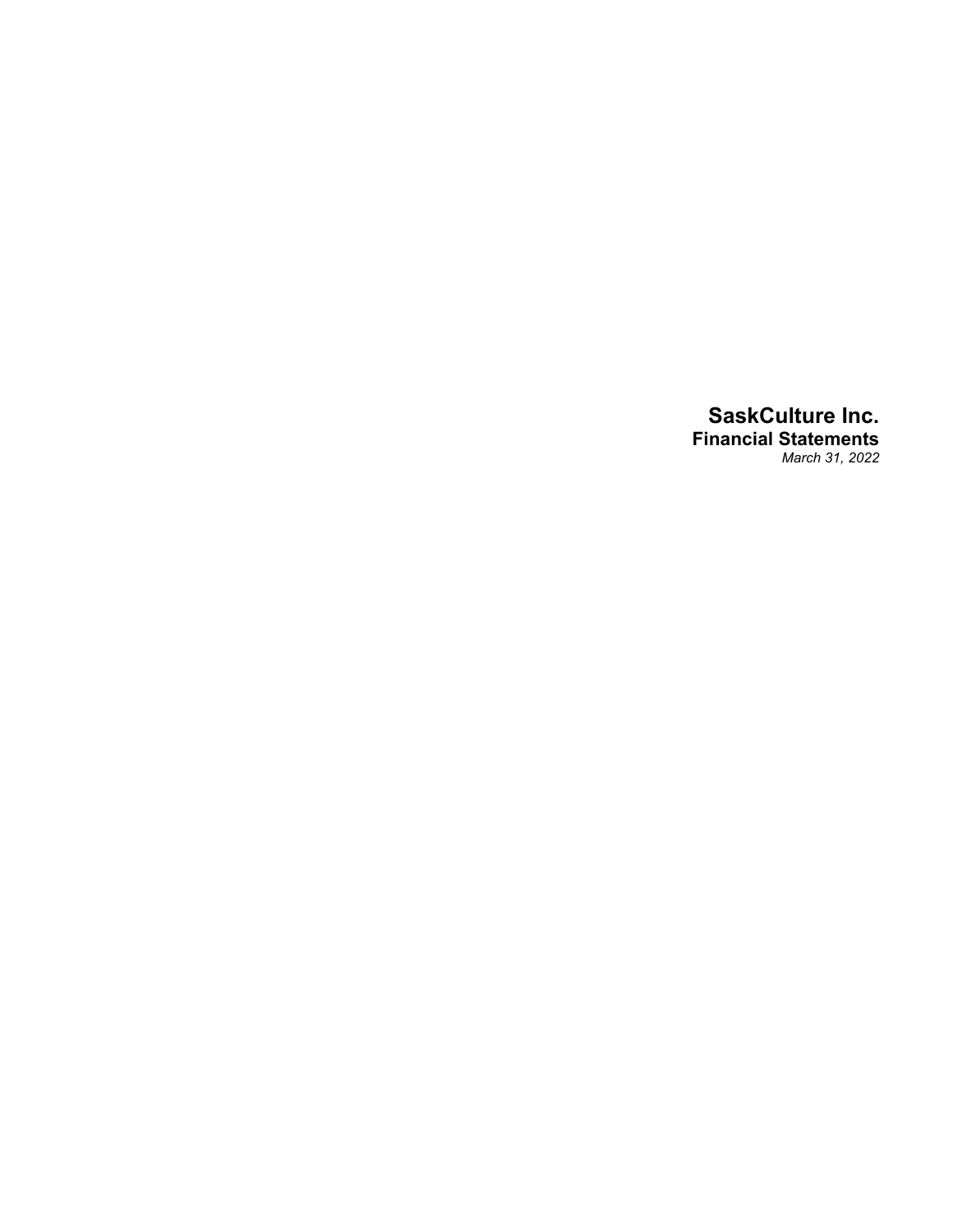To the members of SaskCulture Inc.:

Management is responsible for the preparation and presentation of the accompanying financial statements, including responsibility for significant accounting judgments and estimates in accordance with Canadian accounting standards for not-for-profit organizations. This responsibility includes selecting appropriate accounting principles and methods, and making decisions affecting the measurement of transactions in which objective judgment is required.

In discharging its responsibilities for the integrity and fairness of the financial statements, management designs and maintains the necessary accounting systems and related internal controls to provide reasonable assurance that transactions are authorized, assets are safeguarded and financial records are properly maintained to provide reliable information for the preparation of financial statements.

The Board of Directors is composed entirely of Directors who are neither management nor employees of SaskCulture. The Board is comprised of community volunteers elected by the membership who review the financial statements in detail with management prior to their publication.The Board is also responsible for recommending the appointment of Organization's external auditors.

MNP LLP is appointed by the members to audit the financial statements and report directly to them; their report follows. The external auditors have full and free access to, and meet periodically and separately with, both the Board and management to discuss their audit findings.

May 13, 2022

 $\mathscr{D}$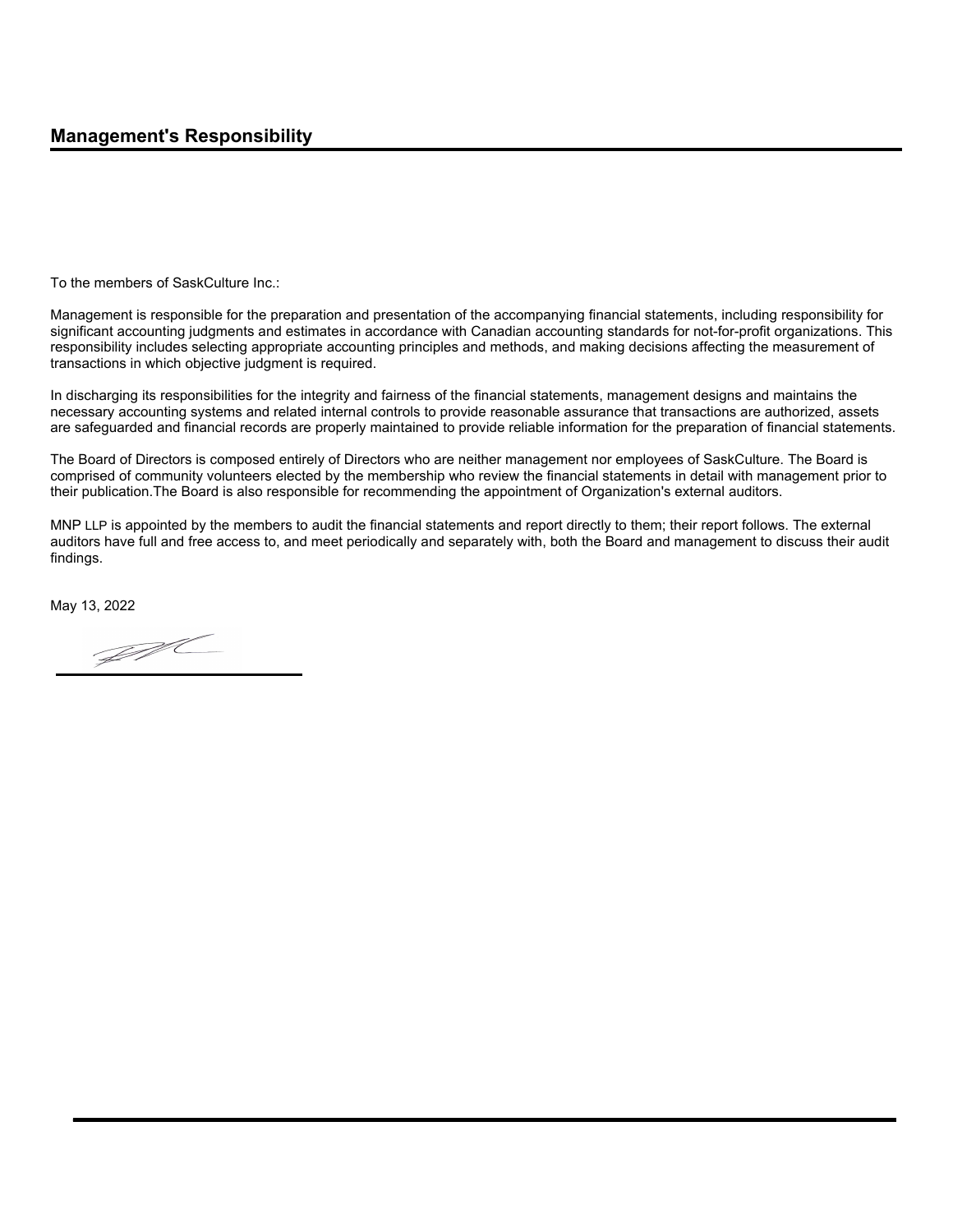

To the members of SaskCulture Inc.:

### **Opinion**

We have audited the financial statements of SaskCulture Inc. (the "Organization"), which comprise the statement of financial position as at March 31, 2022, and the statements of operations, changes in net assets and cash flows for the year then ended, and notes to the financial statements, including a summary of significant accounting policies.

In our opinion, the accompanying financial statements present fairly, in all material respects, the financial position of the Organization as at March 31, 2022, and the results of its operations and its cash flows for the year then ended in accordance with Canadian accounting standards for not-for-profit organizations.

#### **Basis for Opinion**

We conducted our audit in accordance with Canadian generally accepted auditing standards. Our responsibilities under those standards are further described in the Auditor's Responsibilities for the Audit of the Financial Statements section of our report. We are independent of the Organization in accordance with the ethical requirements that are relevant to our audit of the financial statements in Canada, and we have fulfilled our other ethical responsibilities in accordance with these requirements. We believe that the audit evidence we have obtained is sufficient and appropriate to provide a basis for our opinion.

#### **Responsibilities of Management and Those Charged with Governance for the Financial Statements**

Management is responsible for the preparation and fair presentation of the financial statements in accordance with Canadian accounting standards for not-for-profit organizations, and for such internal control as management determines is necessary to enable the preparation of financial statements that are free from material misstatement, whether due to fraud or error.

In preparing the financial statements, management is responsible for assessing the Organization's ability to continue as a going concern, disclosing, as applicable, matters related to going concern and using the going concern basis of accounting unless management either intends to liquidate the Organization or to cease operations, or has no realistic alternative but to do so.

Those charged with governance are responsible for overseeing the Organization's financial reporting process.

## **Auditor's Responsibilities for the Audit of the Financial Statements**

Our objectives are to obtain reasonable assurance about whether the financial statements as a whole are free from material misstatement, whether due to fraud or error, and to issue an auditor's report that includes our opinion. Reasonable assurance is a high level of assurance, but is not a guarantee that an audit conducted in accordance with Canadian generally accepted auditing standards will always detect a material misstatement when it exists. Misstatements can arise from fraud or error and are considered material if, individually or in the aggregate, they could reasonably be expected to influence the economic decisions of users taken on the basis of these financial statements.

As part of an audit in accordance with Canadian generally accepted auditing standards, we exercise professional judgment and maintain professional skepticism throughout the audit. We also: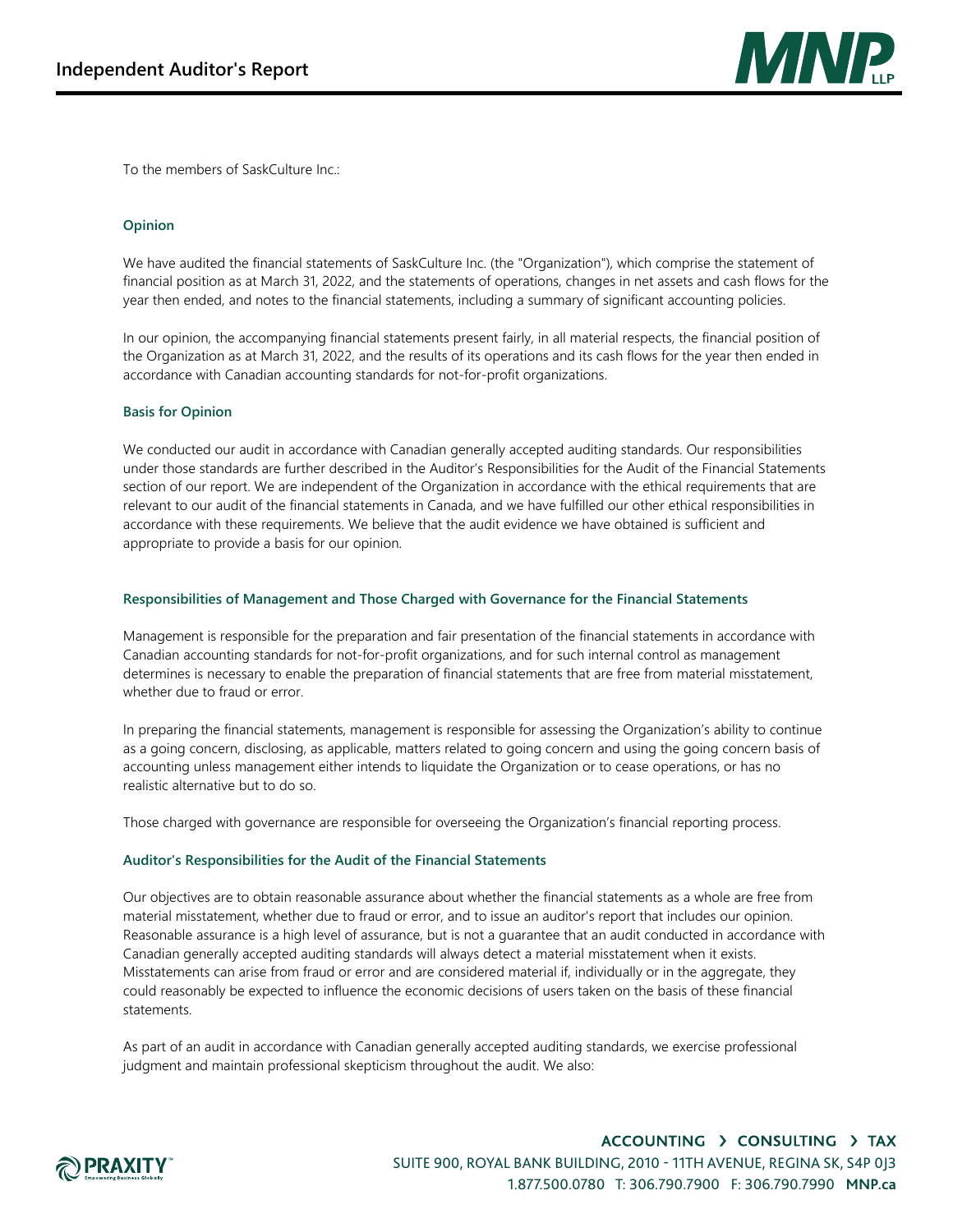- Identify and assess the risks of material misstatement of the financial statements, whether due to fraud or error, design and perform audit procedures responsive to those risks, and obtain audit evidence that is sufficient and appropriate to provide a basis for our opinion. The risk of not detecting a material misstatement resulting from fraud is higher than for one resulting from error, as fraud may involve collusion, forgery, intentional omissions, misrepresentations, or the override of internal control.
- Obtain an understanding of internal control relevant to the audit in order to design audit procedures that are appropriate in the circumstances, but not for the purpose of expressing an opinion on the effectiveness of the Organization's internal control.
- Evaluate the appropriateness of accounting policies used and the reasonableness of accounting estimates and related disclosures made by management.
- Conclude on the appropriateness of management's use of the going concern basis of accounting and, based on the audit evidence obtained, whether a material uncertainty exists related to events or conditions that may cast significant doubt on the Organization's ability to continue as a going concern. If we conclude that a material uncertainty exists, we are required to draw attention in our auditor's report to the related disclosures in the financial statements or, if such disclosures are inadequate, to modify our opinion. Our conclusions are based on the audit evidence obtained up to the date of our auditor's report. However, future events or conditions may cause the Organization to cease to continue as a going concern.
- Evaluate the overall presentation, structure and content of the financial statements, including the disclosures, and whether the financial statements represent the underlying transactions and events in a manner that achieves fair presentation.

We communicate with those charged with governance regarding, among other matters, the planned scope and timing of the audit and significant audit findings, including any significant deficiencies in internal control that we identify during our audit.

Regina, Saskatchewan

 $M N P$ <sub>LLP</sub>

May 13, 2022 Chartered Professional Accountants

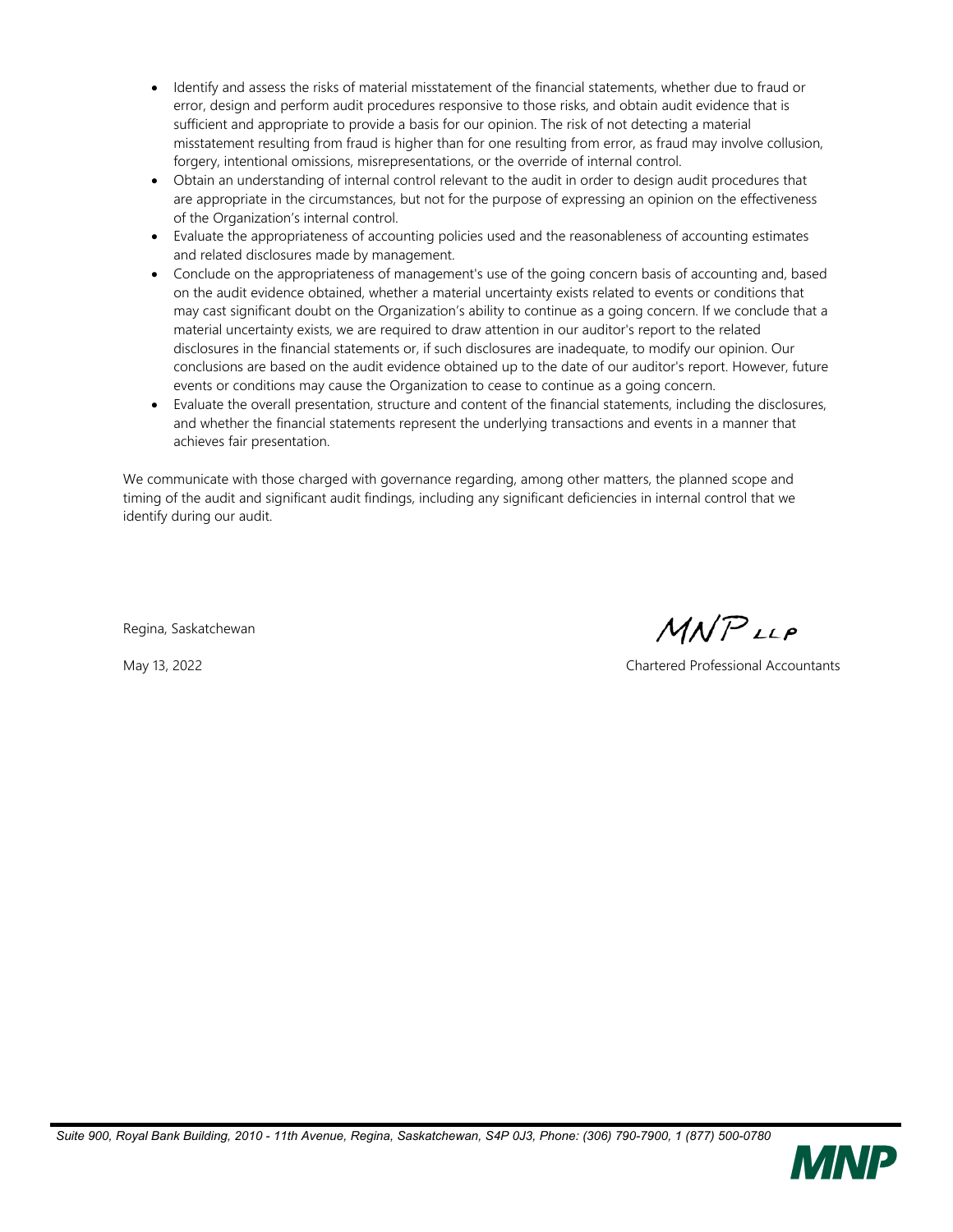# **SaskCulture Inc. Statement of Financial Position**

*As at March 31, 2022*

|                                                                                                                  | 2022                 | 2021                    |
|------------------------------------------------------------------------------------------------------------------|----------------------|-------------------------|
| <b>Assets</b>                                                                                                    |                      |                         |
| <b>Current</b><br>Cash and short-term investments (Note 3)<br>Accounts receivable                                | 2,840,992<br>1,840   | 3,003,521               |
| Prepaid expenses and deposits<br><b>GST</b> receivable<br>Due from Sask Lotteries Trust Fund - Programs (Note 8) | 2,840<br>3,088       | 2,840<br>4,524<br>3,779 |
|                                                                                                                  |                      |                         |
|                                                                                                                  | 2,848,760            | 3,014,664               |
| Intangible assets (Note 4)                                                                                       | 181,948              | 215,504                 |
| Capital assets (Note 5)                                                                                          | 104,632              | 119,130                 |
|                                                                                                                  | 3,135,340            | 3,349,298               |
| <b>Liabilities</b>                                                                                               |                      |                         |
| <b>Current</b><br>Accounts payable and accruals                                                                  | 133,580              | 448,880                 |
| Due to Sask Lotteries Trust Fund - Operations (Note 6)                                                           | 205,525              | 323,731                 |
| Holdbacks payable (Note 8)                                                                                       | 1,019,735            | 862,323                 |
| Due to Sask Lotteries Trust Fund - Programs (Note 8)<br>Deferred revenue (Note 9)                                | 339,732<br>75,000    | 384,161                 |
|                                                                                                                  | 1,773,572            | 2,019,095               |
|                                                                                                                  |                      |                         |
| <b>Net Assets</b>                                                                                                |                      |                         |
| Invested in capital and intangible assets<br>Unrestricted                                                        | 286,579<br>1,075,189 | 334,634<br>995,569      |
|                                                                                                                  | 1,361,768            | 1,330,203               |
|                                                                                                                  | 3,135,340            | 3,349,298               |

# **Approved on behalf of the Board**

Kashie Cleptryk

**Director Director**

Jac  $\bigodot$ 

*The accompanying notes are an integral part of these financial statements*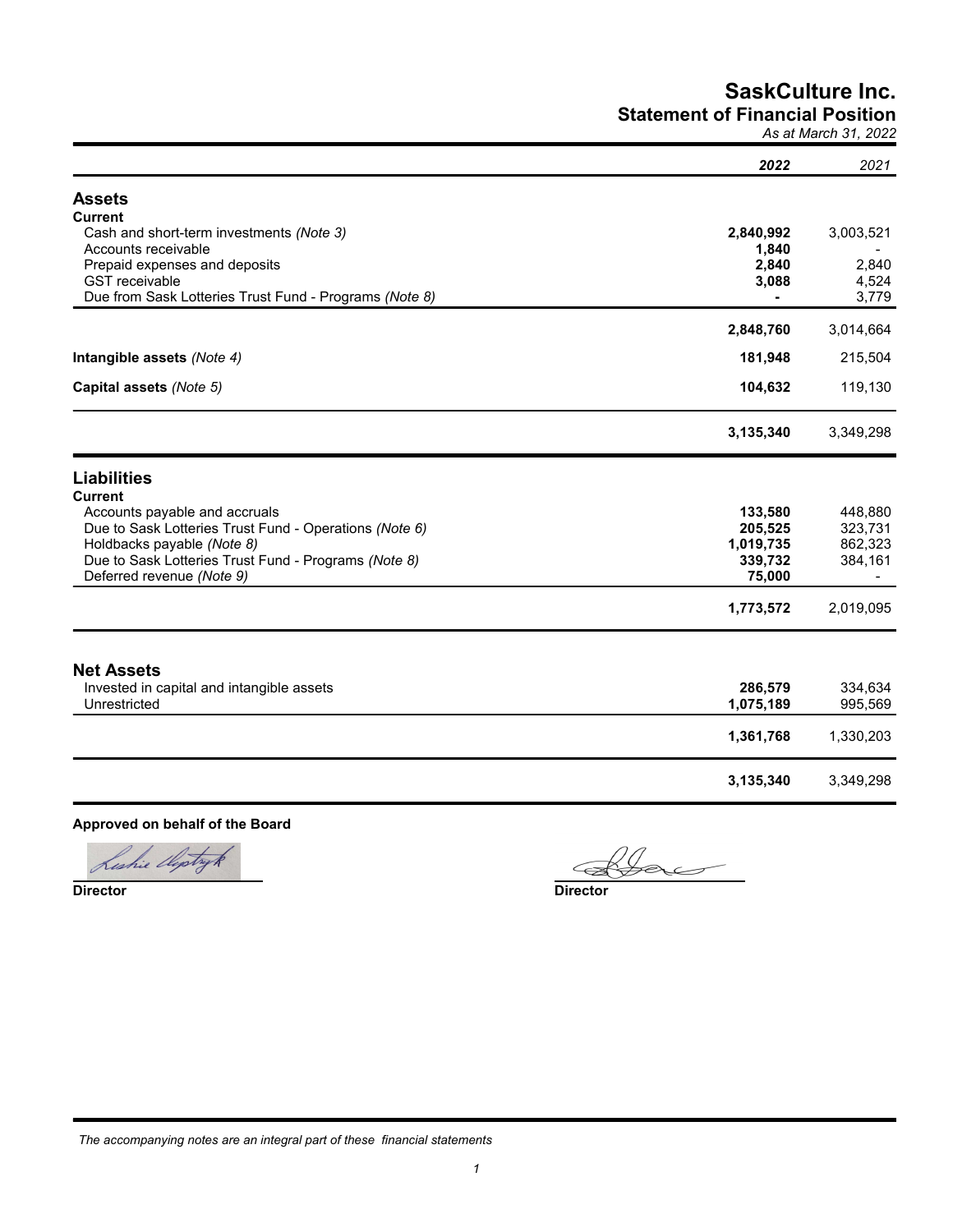**SaskCulture Inc.** 

# **Statement of Operations**

*For the year ended March 31, 2022* 

|                                                                                               | 2022      | 2021      |
|-----------------------------------------------------------------------------------------------|-----------|-----------|
| <b>Revenue</b>                                                                                |           |           |
| Grants from Sask Lotteries Trust Fund for Sport, Culture and Recreation<br>(Note 6), (Note 8) |           |           |
| Program Initiatives                                                                           | 5,047,974 | 4,667,967 |
| <b>SaskCulture Operations</b>                                                                 | 2,102,104 | 2,045,445 |
| Dance Saskatchewan                                                                            | 400,000   | 155,000   |
| <b>Creative Kids Operations</b>                                                               | 84,123    | 45,142    |
| <b>Culture Days Delivery</b>                                                                  | 82,248    | 73,495    |
|                                                                                               | 7,716,449 | 6,987,049 |
| Creative Kids Northern Cultural Fund                                                          | 2.412     | 20,490    |
|                                                                                               | 7,718,861 | 7,007,539 |
| Self-generated                                                                                |           |           |
| Memberships                                                                                   | 14,670    | 14,138    |
| Interest                                                                                      | 11,566    | 15,355    |
| Workshops                                                                                     | 3,100     | 1,100     |
| Miscellaneous                                                                                 | 2,229     | 8,400     |
|                                                                                               | 31,565    | 38,993    |
| <b>Total revenue</b>                                                                          | 7,750,426 | 7,046,532 |
| <b>Expenses</b><br>Program Initiatives                                                        | 5,047,974 | 4,667,967 |
| <b>SaskCulture Operations</b>                                                                 |           |           |
| Salaries and benefits                                                                         | 1,476,701 | 1,439,322 |
| Office                                                                                        | 288,011   | 320,536   |
| Organizational                                                                                | 92,785    | 67,956    |
| Amortization                                                                                  | 92,291    | 106,021   |
| Communications and marketing                                                                  | 60,027    | 70,632    |
| Programs and services                                                                         | 61,059    | 34,565    |
| Travel and meetings                                                                           | 21,865    | 5,163     |
| Diversity strategy                                                                            | 4,800     |           |
| Board                                                                                         | 4,565     | 1,250     |
|                                                                                               | 2,102,104 | 2,045,445 |
| Dance Saskatchewan                                                                            | 400,000   | 155,000   |
| Creative Kids Operations (Note 6)                                                             | 84,123    | 45,142    |
| Culture Days Delivery (Note 6)                                                                | 82,248    | 73,495    |
| Creative Kids Northern Cultural Fund                                                          | 2,412     | 20,490    |
|                                                                                               | 557,281   | 294,127   |
| <b>Total expenses</b>                                                                         | 7,718,861 | 7,007,539 |
| <b>Excess of revenue over expenses</b>                                                        | 31,565    | 38,993    |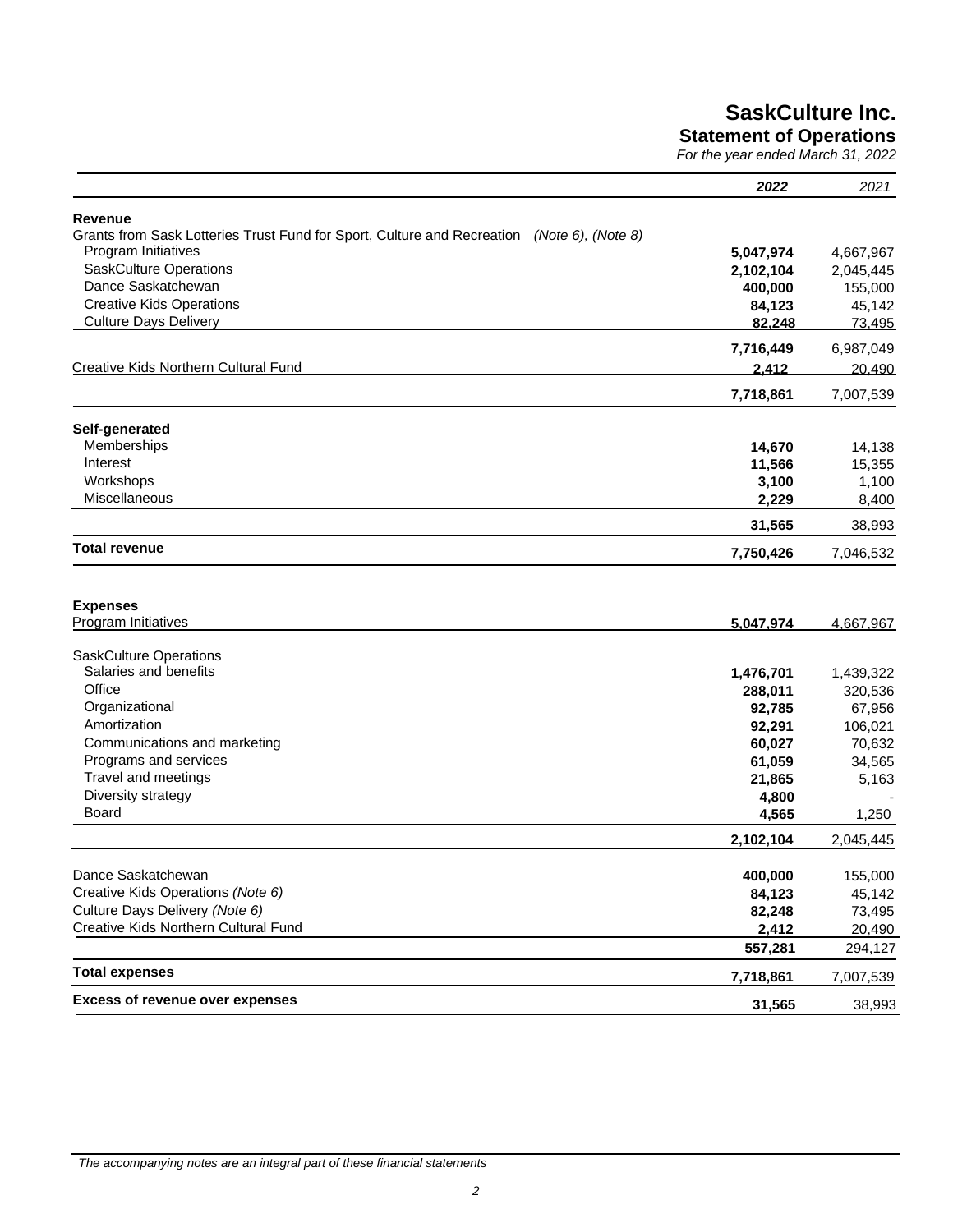# **SaskCulture Inc. Statement of Changes in Net Assets**

*For the year ended March 31, 2022*

|                                              | Invested in<br>capital and<br>intangible<br>assets | <b>Unrestricted</b> | 2022      | 2021      |
|----------------------------------------------|----------------------------------------------------|---------------------|-----------|-----------|
| Net assets beginning of year                 | 334,634                                            | 995,569             | 1,330,203 | 1,291,210 |
| (Deficiency) excess of revenue over expenses | (101, 440)                                         | 133,005             | 31,565    | 38,993    |
| Acquisition of capital and intangible assets | 53,385                                             | (53, 385)           |           |           |
| Net assets, end of year                      | 286,579                                            | 1,075,189           | 1,361,768 | 1,330,203 |

*The accompanying notes are an integral part of these financial statements*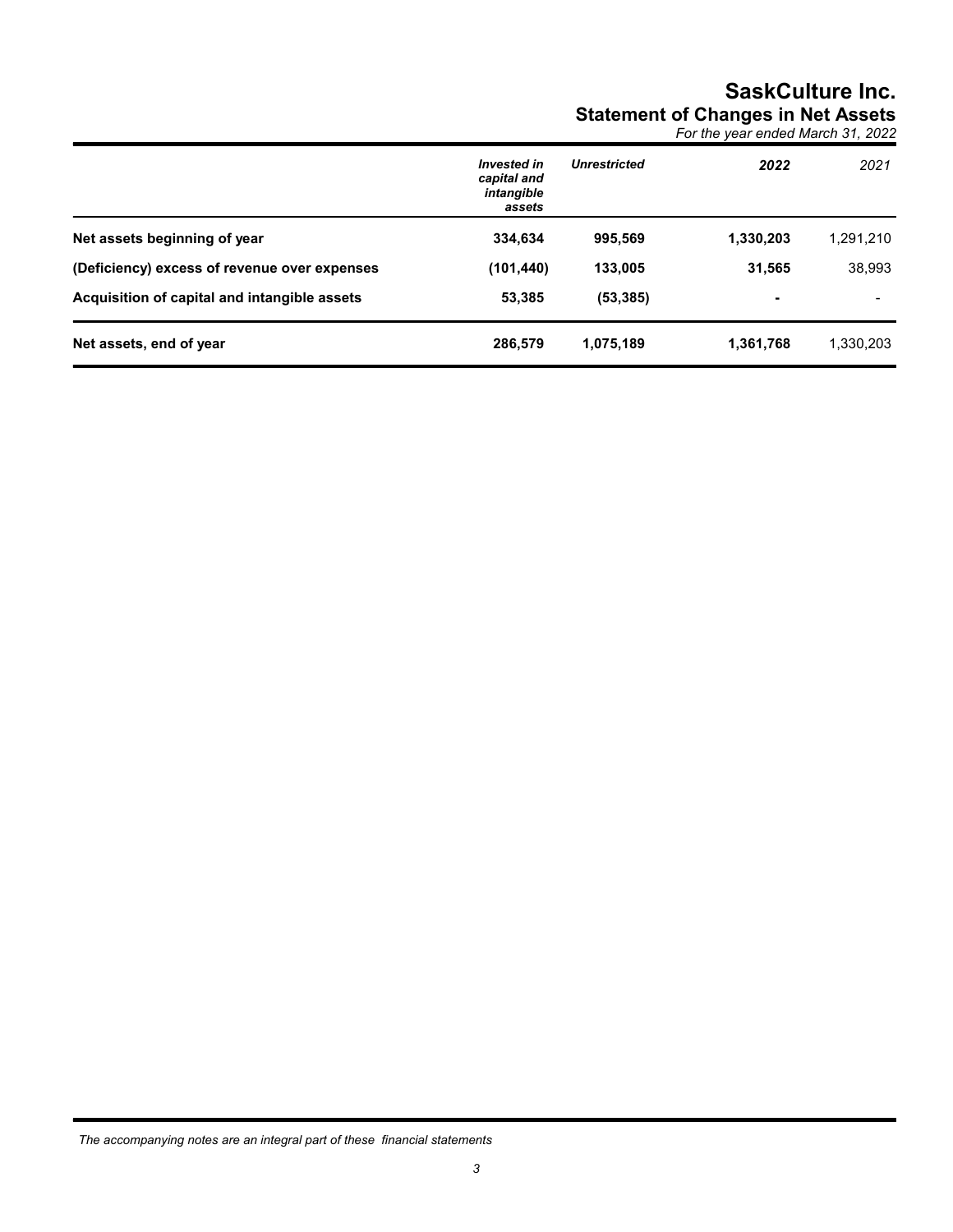**SaskCulture Inc.**

**Statement of Cash Flows**

*For the year ended March 31, 2022*

|                                                                                                       | 2022                    | 2021                 |
|-------------------------------------------------------------------------------------------------------|-------------------------|----------------------|
| Cash provided by (used for) the following activities                                                  |                         |                      |
| Operating                                                                                             |                         |                      |
| Excess of revenue over expenses                                                                       | 31,565                  | 38,993               |
| Amortization - tangible assets                                                                        | 32,349                  | 56,150               |
| Amortization - intangible assets                                                                      | 69,091                  | 57,705               |
| Amortization of lease inducements                                                                     |                         | (14, 927)            |
|                                                                                                       | 133,005                 | 137,921              |
| Changes in working capital accounts                                                                   |                         |                      |
| Accounts receivable                                                                                   | (1, 840)                | 99,717               |
| Prepaid expenses and deposits                                                                         |                         | 1,610                |
| Due from Sask Lotteries Trust Fund - Programs                                                         | 3.779                   | (3,779)              |
| <b>GST</b> receivable                                                                                 | 1,436                   | 2,535                |
| Accounts payable and accruals                                                                         | (315, 300)              | 353,292              |
| Due to Sask Lotteries Trust Fund - Operations                                                         | (118, 206)              | 243,065              |
| Holdbacks payable                                                                                     | 157,412                 | (158, 395)           |
| Deferred revenue                                                                                      | 75,000                  | (15, 490)            |
| Due to Sask Lotteries Trust Fund - Programs                                                           | (44, 430)               | 257,047              |
|                                                                                                       | (109, 144)              | 917,523              |
| Investing                                                                                             |                         |                      |
| Purchase of capital assets                                                                            | (17, 850)               | (19, 779)            |
| Purchase of intangible assets                                                                         | (35, 535)               | (40, 408)            |
|                                                                                                       | (53, 385)               | (60, 187)            |
|                                                                                                       |                         |                      |
| (Decrease) increase in cash resources<br>Cash resources and short-term investments, beginning of year | (162, 529)<br>3,003,521 | 857,336<br>2,146,185 |
|                                                                                                       |                         |                      |
| Cash resources and short-term investments, end of year                                                | 2,840,992               | 3,003,521            |

*The accompanying notes are an integral part of these financial statements*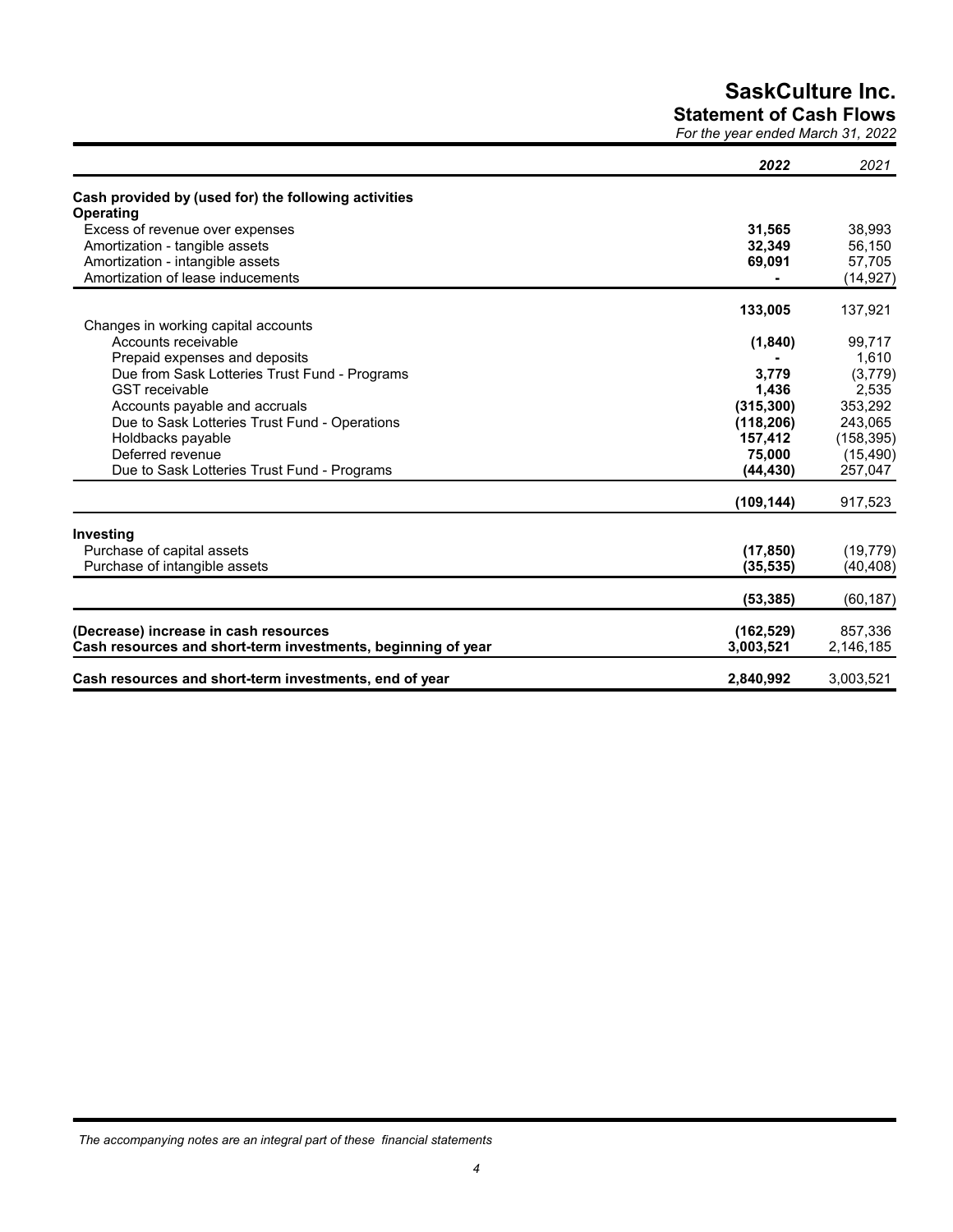#### **1. Incorporation and nature of the organization**

SaskCulture Inc. ("Organization") is a non-profit organization, with members from various organizations and individuals who have come together to further the course of culture in Saskatchewan. It works in partnership with Sask Sport Inc. and the Saskatchewan Parks and Recreation Association and manages the Culture Section of Sask Lotteries Trust Fund for Sport, Culture and Recreation. In addition to its own operations, SaskCulture also directly delivers specific funding programs.

#### *Impact of COVID-19*

In March 2020, there was a global outbreak of COVID-19 (coronavirus), which has had a significant impact on businesses through the restrictions put in place by the Canadian, provincial and municipal governments regarding travel, business operations and isolation/quarantine orders. The Organization was impacted due to travel restrictions, business closures or disruptions, and quarantine/isolation measures that were put in place by Canada and other countries to fight the virus.

While the extent of the of continued impact is unknown, the Organization has a decrease in operating expenses due to work from home operations and is seeing an increase in program applications from organizations.

# **2. Significant accounting policies**

The financial statements have been prepared in accordance with Canadian accounting standards for not-for-profit organizations set out in Part III of the CPA Canada Handbook - Accounting, as issued by the Accounting Standards Board of Canada and include the following significant accounting policies:

#### *Cash and cash equivalents*

Cash and cash equivalents include balances with banks and short-term investments with maturities of less than one year.

#### *Capital assets and intangible assets*

Purchased capital assets are recorded at cost. Contributed capital assets are recorded at fair value at the date of contribution if fair value can be reasonably determined. Intangible assets are recorded at cost.

Amortization is provided using the straight-line method at rates intended to amortize the cost of assets over their estimated useful lives. **Rate**

|                                 | Rate           |
|---------------------------------|----------------|
| Computer equipment and software | 3 vears        |
| Office equipment                | 10 years       |
| Leasehold improvements          | $6 - 10$ years |
| Web Pages                       | 10 vears       |

#### *Lease inducements*

Lease inducements are recorded at cost and amortized over the term of the lease. Amortization is recorded as a reduction of rental expense.

#### *Revenue recognition*

Grant revenue is recorded in the period to which it relates. Grant revenue for specific programs related to future periods is deferred and recognized as revenue in the subsequent period to match expenses related to these specific programs. All other revenue is recognized when earned.

#### *Income taxes*

SaskCulture is continued under The Non-profit Corporations Act of Saskatchewan. Under present legislation, no income taxes are payable on reported income of such corporations.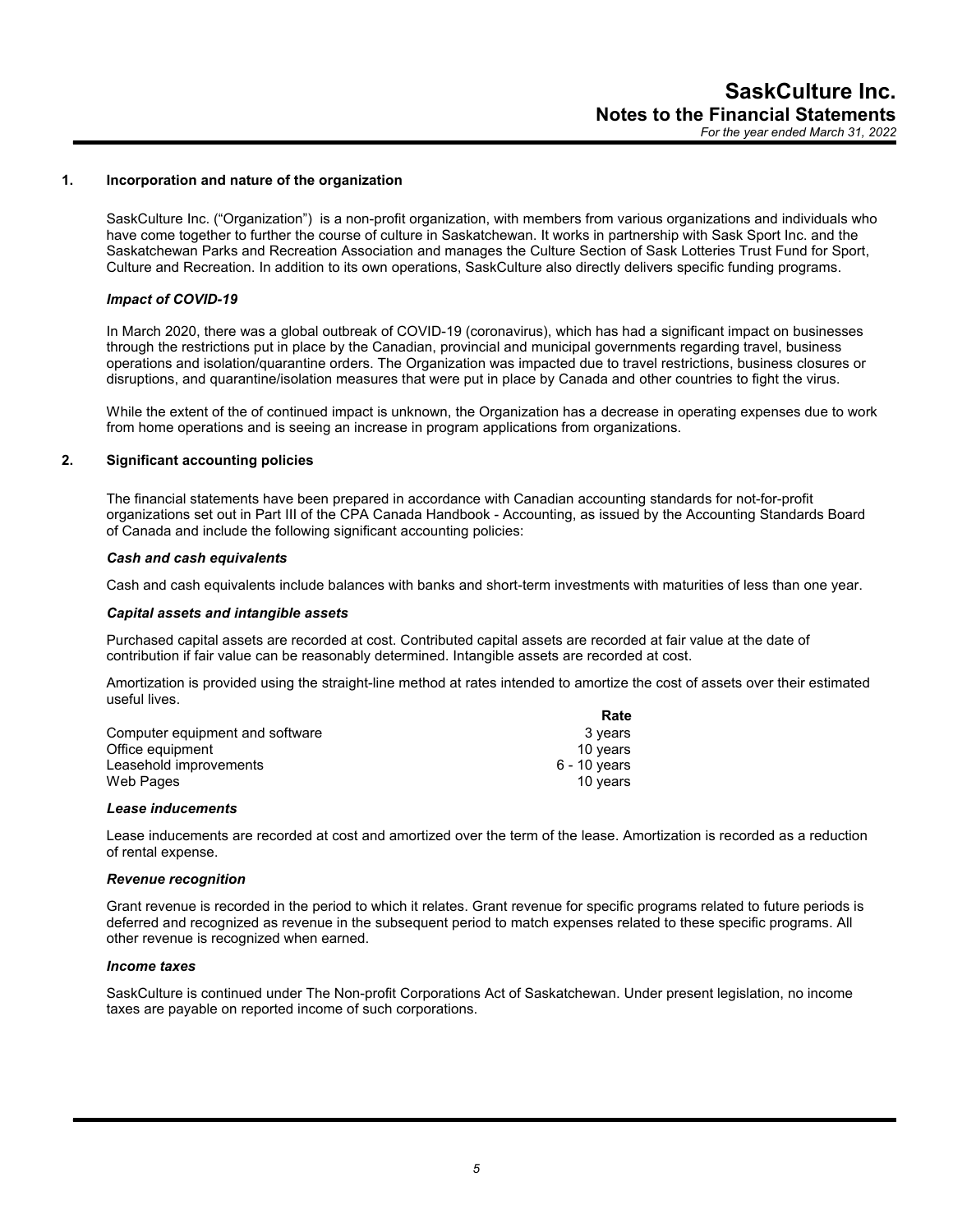# **2. Significant accounting policies** *(Continued from previous page)*

#### *Measurement uncertainity*

The preparation of financial statements in conformity with Canadian accounting standards for not-for-profit organizations requires management to make estimates and assumptions that affect the reported amounts of assets and liabilities and disclosure of contingent assets and liabilities at the date of the financial statements, and the reported amounts of revenues and expenses during the reporting period.

Accounts receivable are stated after evaluation as to their collectability and an appropriate allowance for doubtful accounts is provided where considered necessary. Amortization is based on the estimated useful lives of capital assets and intangible assets.

These estimates and assumptions are reviewed periodically and, as adjustments become necessary they are reported in excess of revenues and expenses in the periods in which they become known.

#### *Program initiatives*

SaskCulture delivers certain funding programs for the cultural community, the majority of which comes from Sask Lotteries Trust Fund for Sport, Culture and Recreation. Any revenue received by SaskCulture relating to these programs is recognized in the year the grant was approved.

#### *Financial instruments*

The Organization recognizes its financial instruments when it becomes party to the contractual provisions of the financial instrument. All financial instruments are initially recorded at their fair value.

Upon initial recognition, SaskCulture may irrevocably elect to subsequently measure any financial instrument at fair value. Cash and short-term investments have been designated to be subsequently measured at their fair value. Fair value is determined by reference to quoted market prices. All other financial assets and liabilities are subsequently measured at amortized cost.

Transaction costs and financing fees directly attributable to the origination, acquisition, issuance or assumption of financial instruments subsequently measured at fair value are immediately recognized in the excess of revenue over expenses for the current period. Conversely, transaction costs and financing fees are added to the carrying amount for those financial instruments subsequently measured at cost or amortized cost.

#### **Financial asset impairment**

The Organization assesses impairment of all of its financial assets measured at cost or amortized cost. When there is an indication of impairment, SaskCulture determines whether it has resulted in a significant adverse change in the expected timing or amount of future cash flows during the year. If so, SaskCulture reduces the carrying amount of any impaired financial assets to the highest of: the present value of cash flows expected to be generated by holding the assets; the amount that could be realized by selling the assets; and the amount expected to be realized by exercising any rights to collateral held against those assets. Any impairment, which is not considered temporary, is included in current year excess of revenue over expenses.

SaskCulture reverses impairment losses on financial assets when there is a decrease in impairment and the decrease can be objectively related to an event occurring after the impairment loss was recognized. The amount of the reversal is recognized in the excess of revenue over expenses in the year the reversal occurs.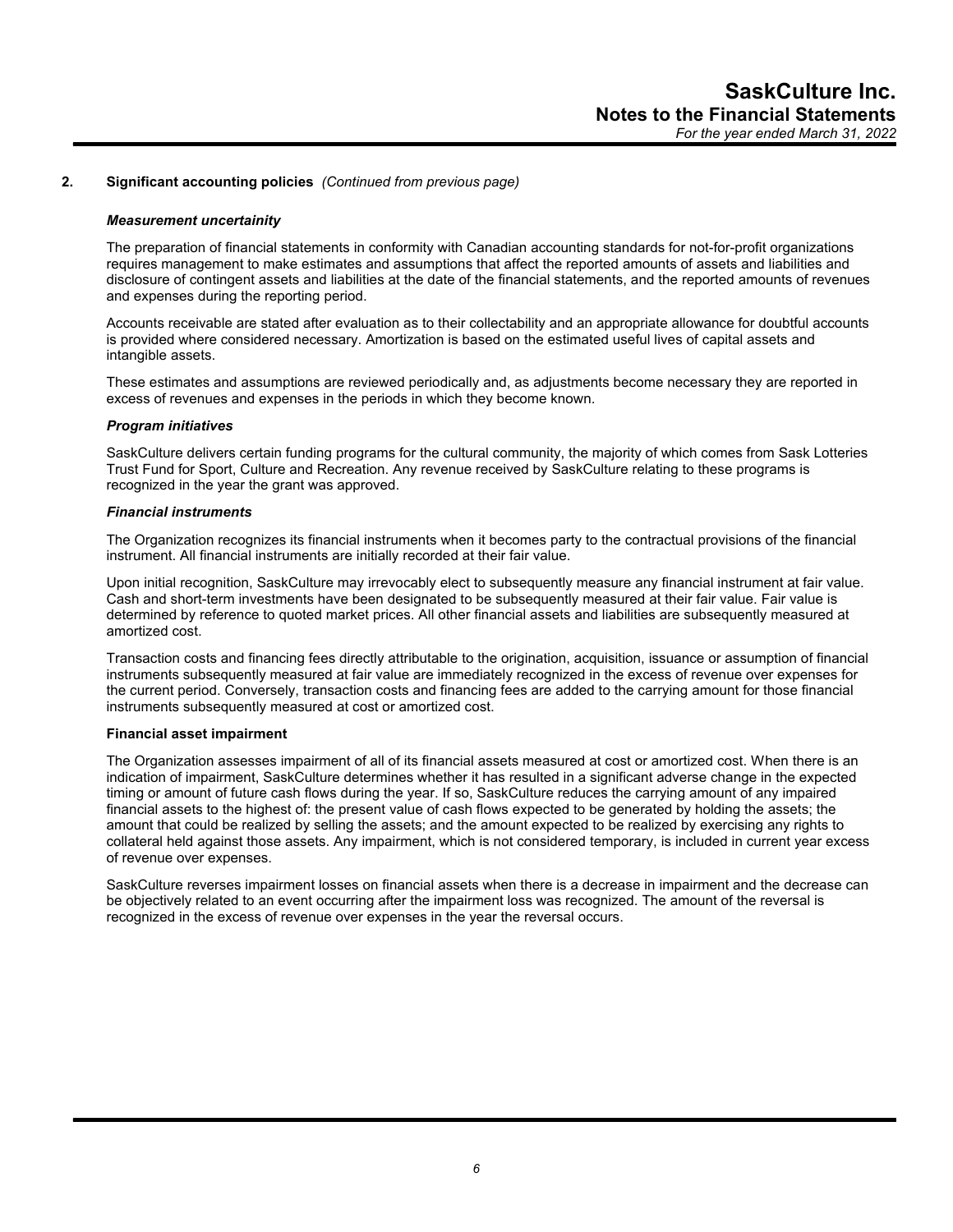#### **3. Cash and short-term investments**

SaskCulture's short-term investments are in a business savings account. These investments bear variable interest rates and their returns are based on the success of the fund manager and future interest rates. During the year, the interest rates ranged from 0.20% to 0.45% (2021 - 0.20% to 0.30%).

|                        | 2022      | 2021      |
|------------------------|-----------|-----------|
| Cash                   | 307,678   | 381,016   |
| Short-term investments | 2,533,314 | 2,622,505 |
|                        | 2,840,992 | 3,003,521 |

#### **4. Intangible assets**

Intangible assets includes a database used to record program funding and applications. Additions of \$35,535 (2021 - \$40,408) were incurred during the year. Amortization of \$69,091 (2021 – \$57,705), related to intangible assets with definite lives, is included in current year earnings.

#### **5. Capital assets**

|                                 | Cost      | <b>Accumulated</b><br>amortization | 2022<br><b>Net book</b><br>value | 2021<br>Net book<br>value |
|---------------------------------|-----------|------------------------------------|----------------------------------|---------------------------|
| Computer equipment and software | 370.053   | 366.957                            | 3.096                            | 11.207                    |
| Office equipment                | 455.291   | 408.361                            | 46.930                           | 59,621                    |
| Leasehold improvements          | 226.299   | 226,299                            | -                                | 755                       |
| Web Pages                       | 82.395    | 27.789                             | 54.606                           | 47,547                    |
|                                 | 1,134,038 | 1.029.406                          | 104.632                          | 119.130                   |

#### **6. Operations trust grant**

|                                                                                                    | Grants<br>received | Grants<br>recorded<br>as revenue | <b>Grants</b><br>returned<br>(receivable) | <b>Grants</b><br>returned<br>(receivable)<br>prior year | Balance,<br>March 31,<br>2022 |
|----------------------------------------------------------------------------------------------------|--------------------|----------------------------------|-------------------------------------------|---------------------------------------------------------|-------------------------------|
| <b>Sask Lotteries Trust Fund for Sport.</b><br><b>Culture and Recreation</b><br><b>Operational</b> |                    |                                  |                                           |                                                         |                               |
| Global Funding                                                                                     | 2,274,000          | 2.102.104                        | $\blacksquare$                            | $\overline{\phantom{a}}$                                | 171,896                       |
| <b>Creative Kids Operations</b>                                                                    | 100.000            | 84.123                           | $\overline{\phantom{0}}$                  | $\overline{\phantom{a}}$                                | 15.877                        |
| <b>Culture Days Delivery</b>                                                                       | 100,000            | 82,248                           | $\overline{\phantom{a}}$                  |                                                         | 17,752                        |
|                                                                                                    | 2,474,000          | 2.268.475                        |                                           |                                                         | 205.525                       |

The Sask Lotteries Trust Fund for Sport, Culture and Recreation policy states that the carryover of unused grant funds is not permitted. As such all grant funds must be used in the fiscal period for which they were approved with any unused portion to be returned to the Trust. As of March 31, 2022, \$205,525 (2021 - \$323,731) of the Trust monies have not been spent and therefore have been recorded as owing to Sask Lotteries Trust Fund for Sport, Culture and Recreation.

#### **7. Pension plan**

SaskCulture participates in several multi-employer benefit plans on behalf of its employees. SaskCulture's financial obligation is limited to contributions of 7.50% of gross annual salary for each participating employee. SaskCulture records as pension expense its contributions to the pension plan. The expense recorded in 2022 was \$93,269 (2021 - \$91,264).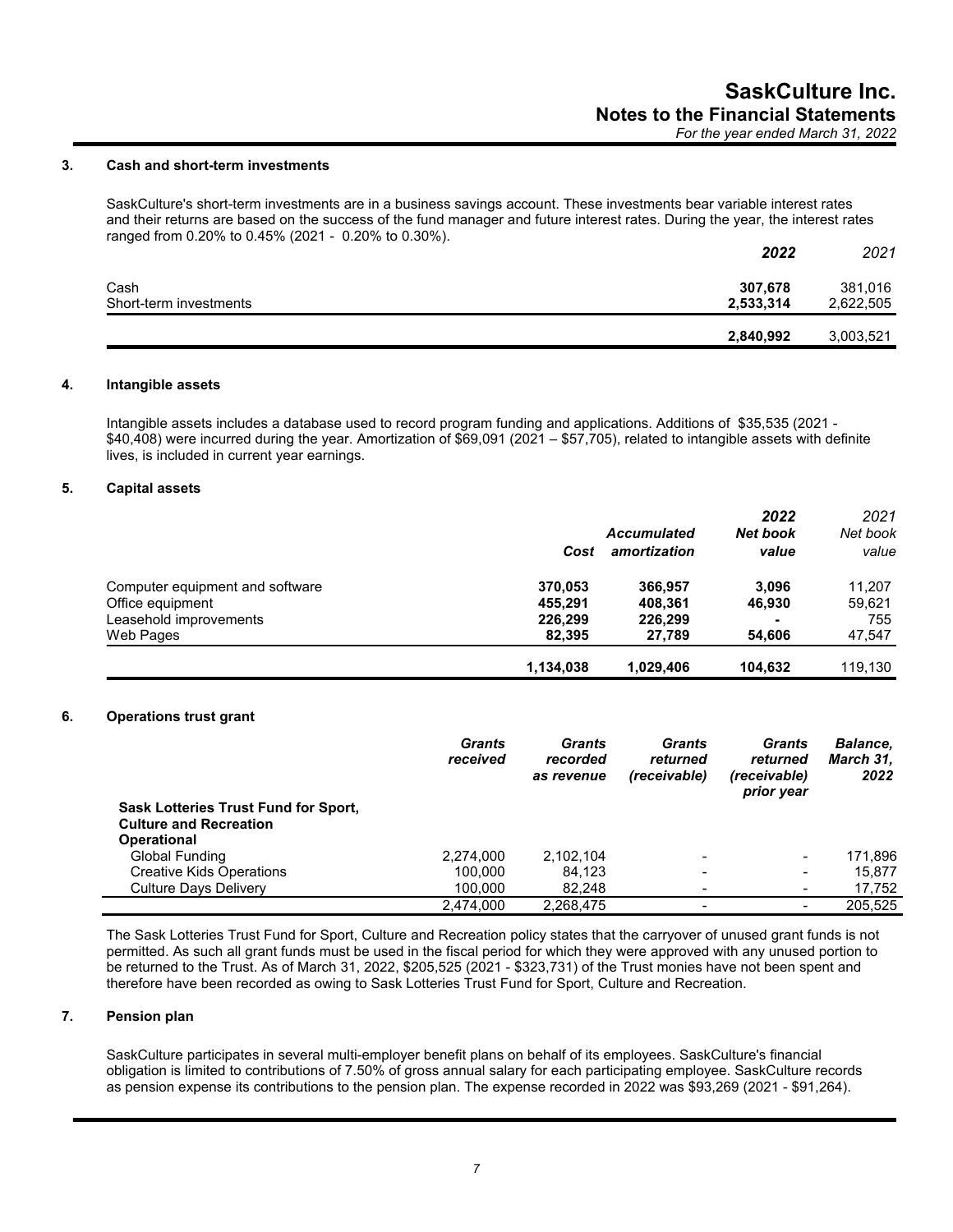## **8. Program initiatives - grants**

|                                           | <b>Prior period</b><br>grants<br>returned | Grants<br>received | Grants<br>recorded<br>as revenue | <b>Balance</b><br>receivable<br>from SLTF | <b>Balance to</b><br>be returned<br>to SLTF |
|-------------------------------------------|-------------------------------------------|--------------------|----------------------------------|-------------------------------------------|---------------------------------------------|
| Sask Lotteries Trust Fund ("SLTF") for    |                                           |                    |                                  |                                           |                                             |
| Sport, Culture and Recreation Funded      |                                           |                    |                                  |                                           |                                             |
| <b>Programs</b>                           |                                           |                    |                                  |                                           |                                             |
| Aboriginal Arts & Culture Leadership      | 14,300                                    | 275,000            | 275,000                          |                                           | 14,300                                      |
| Artists in Schools                        |                                           | 225,000            | 225,000                          |                                           |                                             |
| <b>Creative Kids Grant</b>                |                                           | 365,000            | 365,000                          |                                           |                                             |
| Creative Kids Northern Fund               | 7,000                                     | 60,000             | 60,000                           |                                           | 7,000                                       |
| <b>Artists in Communities</b>             |                                           | 290,000            | 290,000                          |                                           |                                             |
| <b>Festivals Grant Program</b>            |                                           | 535,000            | 535,000                          |                                           |                                             |
| <b>Gallery Grant Program</b>              |                                           | 300,000            | 300,000                          |                                           |                                             |
| Media Arts Grant Program                  |                                           | 250,000            | 250,000                          |                                           |                                             |
| Métis Cultural Development Fund           | 1,694                                     | 120,000            | 119,002                          |                                           | 2,692                                       |
| <b>Multicultural Initiatives Fund</b>     | 63,778                                    | 425,000            | 407,200                          |                                           | 81,578                                      |
| <b>Community Cultural Engagement and</b>  |                                           | 80,000             | 35,000                           |                                           | 45,000                                      |
| Planning                                  |                                           |                    |                                  |                                           |                                             |
| Museum Grant Program                      | 34,738                                    | 800,000            | 800,000                          |                                           | 34,738                                      |
| SK Arts - Program Delivery                |                                           | 155,000            | 155,000                          |                                           |                                             |
| Special Initiatives Fund - Dance          |                                           | 176,196            | 176,196                          |                                           |                                             |
| Special Initiatives Fund - Arts & Culture |                                           | 68,500             |                                  |                                           | 68,500                                      |
| Communities of Interest (Schedule1)       |                                           | 1,041,500          | 970,500                          |                                           | 71,000                                      |
| Global Functions (Schedule 2)             |                                           | 100,000            | 85,076                           |                                           | 14,924                                      |
|                                           | 121,510                                   | 5,266,196          | 5,047,974                        |                                           | 339,732                                     |

Holdbacks payable of \$1,019,735 (2021 - \$862,323) represents the outstanding balance of grants due to be paid upon receipt of completed follow-up reports from grant recipients.

# **9. Deferred revenue**

Deferred revenue is comprised of \$75,000 (2021 - \$nil) for the Arts & Culture Marketing Campaign.

## **10. Related party transactions**

SaskCulture Inc. and Creative Kids Canada Inc. (Creative Kids) are related entities as they share the same board of directors. Included in revenue for the current year is \$2,412 (2021 - \$20,490) of grants received for the Creative Kids Northern Cultural Fund. Included in expenses for the current year is \$365,000 (2021 - \$265,000) of grants paid directly to Creative Kids. Included in SaskCulture Inc. there is \$86,535 (2021 - \$74,949) of operating expenses paid on behalf of Creative Kids. In addition, \$13,151 (2021 - \$22,692) of intangible asset additions included in SaskCulture that have been paid for on behalf of Creative Kids. The transactions were recorded at the exchange amount, which is the amount of consideration established and agreed to by the related parties.

| <b>Summary of Related Party Transactions</b> | 2022    | 2021     |
|----------------------------------------------|---------|----------|
| Creative Kids Northern Cultural Fund Expense | \$2.412 | \$20,490 |
| Program Initiatives                          | 365,000 | 265,000  |
| Creative Kids Operations                     | 84.123  | 54.459   |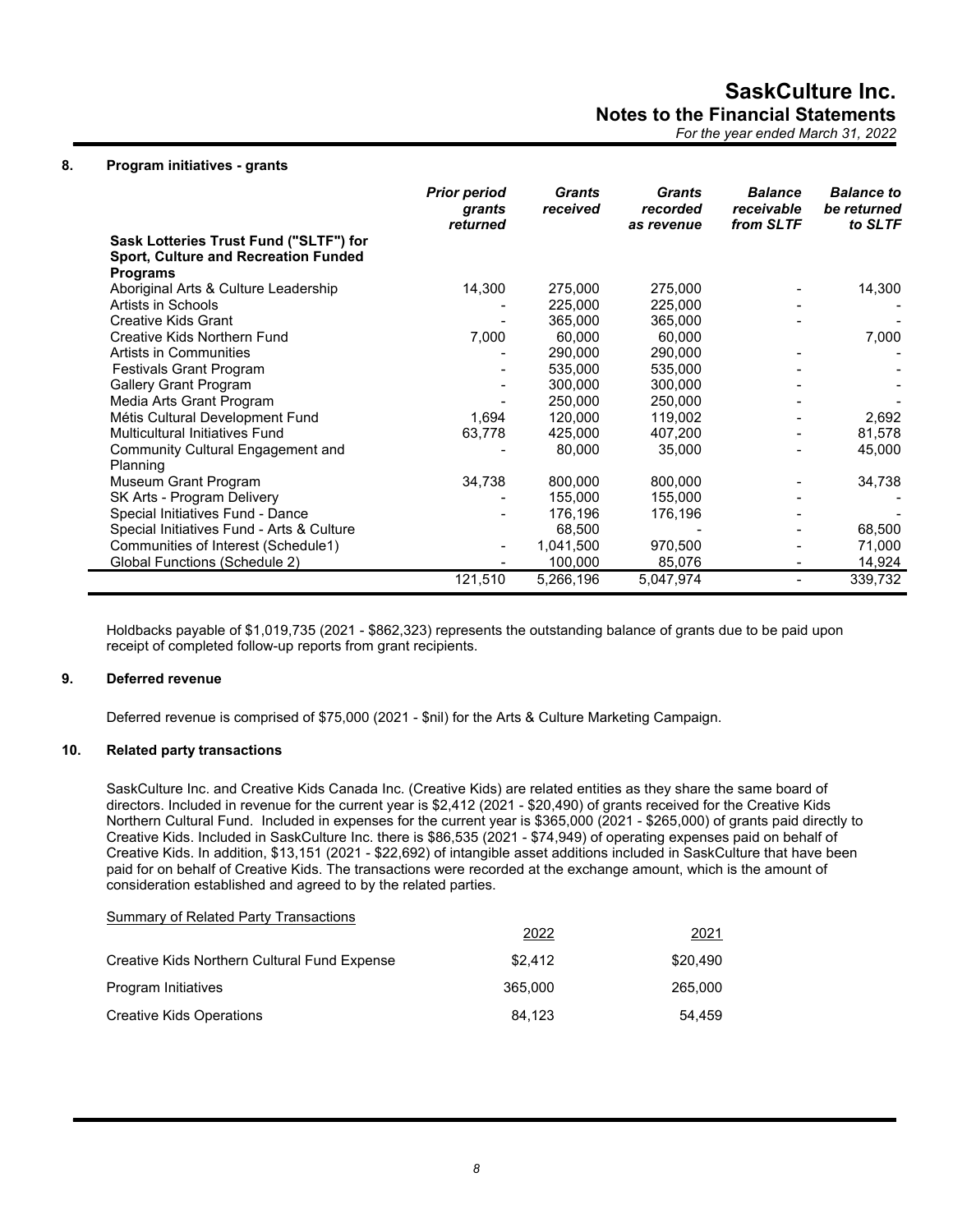### **11. Financial instruments**

The Organization, as part of its operations, carries a number of financial instruments. It is management's opinion that the Organization is not exposed to significant interest, currency, credit, liquidity or other price risks arising from these financial instruments except as otherwise disclosed.

#### *Interest rate risk*

Interest rate risk is the risk that the value of a financial instrument might be adversely affected by a change in the interest rates. Changes in market interest rates may have an effect on the cash flows associated with some financial assets and liabilities, known as cash flow risk, and on the fair value of other financial assets or liabilities, known as price risk.

SaskCulture is exposed to interest rate cash flow risk with respect to its short-term investments which are subject to varying interest rates ranging from 0.20% to 0.45% (2021 – 0.20% to 0.30%).

#### *Liquidity risk*

Liquidity risk is the risk that Organization will encounter difficulty in meeting obligations associated with financial liabilities. Organization's exposure to liquidity risk is dependent on the collection of accounts receivable, purchasing commitments and obligations or raising funds to meet commitments and sustain operations.

# *Credit concentration*

As at March 31, 2022, there are no member organizations in accounts receivable (2021 - no member organization in accounts receivable). The Organization believes that there is no unusual exposure associated with the collection of these receivables.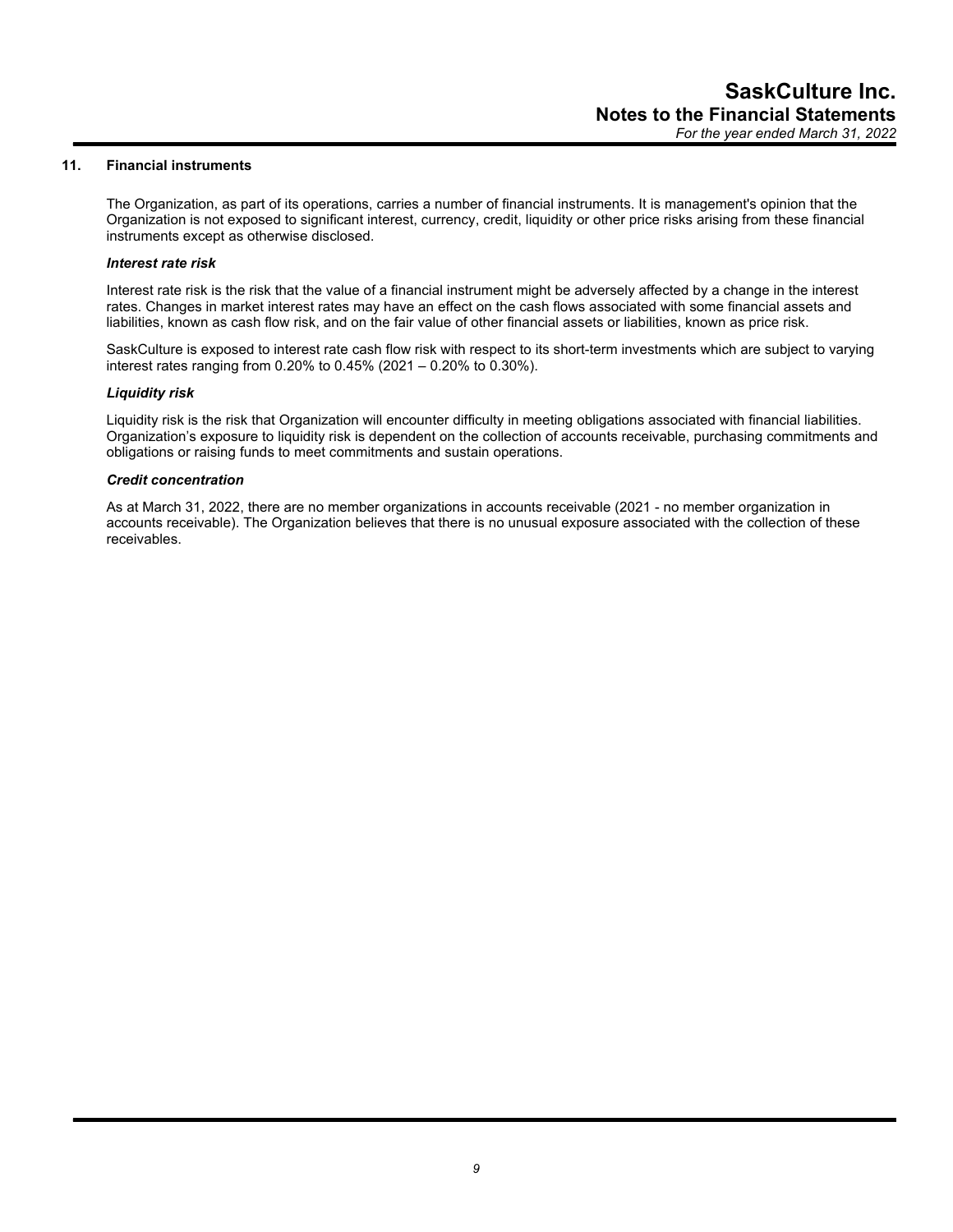# **SaskCulture Inc. Schedule 1 – Communities of Interest**

*For the year ended March 31, 2022* 

|                                                             | 2022      | 2021    |
|-------------------------------------------------------------|-----------|---------|
|                                                             |           |         |
| Revenue                                                     |           |         |
| Sask Lotteries Trust Fund for Sport, Culture and Recreation | 1,041,500 | 840,000 |
| <b>Expenses</b>                                             |           |         |
| Arts                                                        | 160,000   | 150,000 |
| Heritage                                                    | 650,000   | 650,000 |
| Indigenous                                                  | 160,500   |         |
|                                                             | 970,500   | 800,000 |
|                                                             |           |         |
| <b>Excess of revenue over expenses</b>                      | 71,000    | 40.000  |